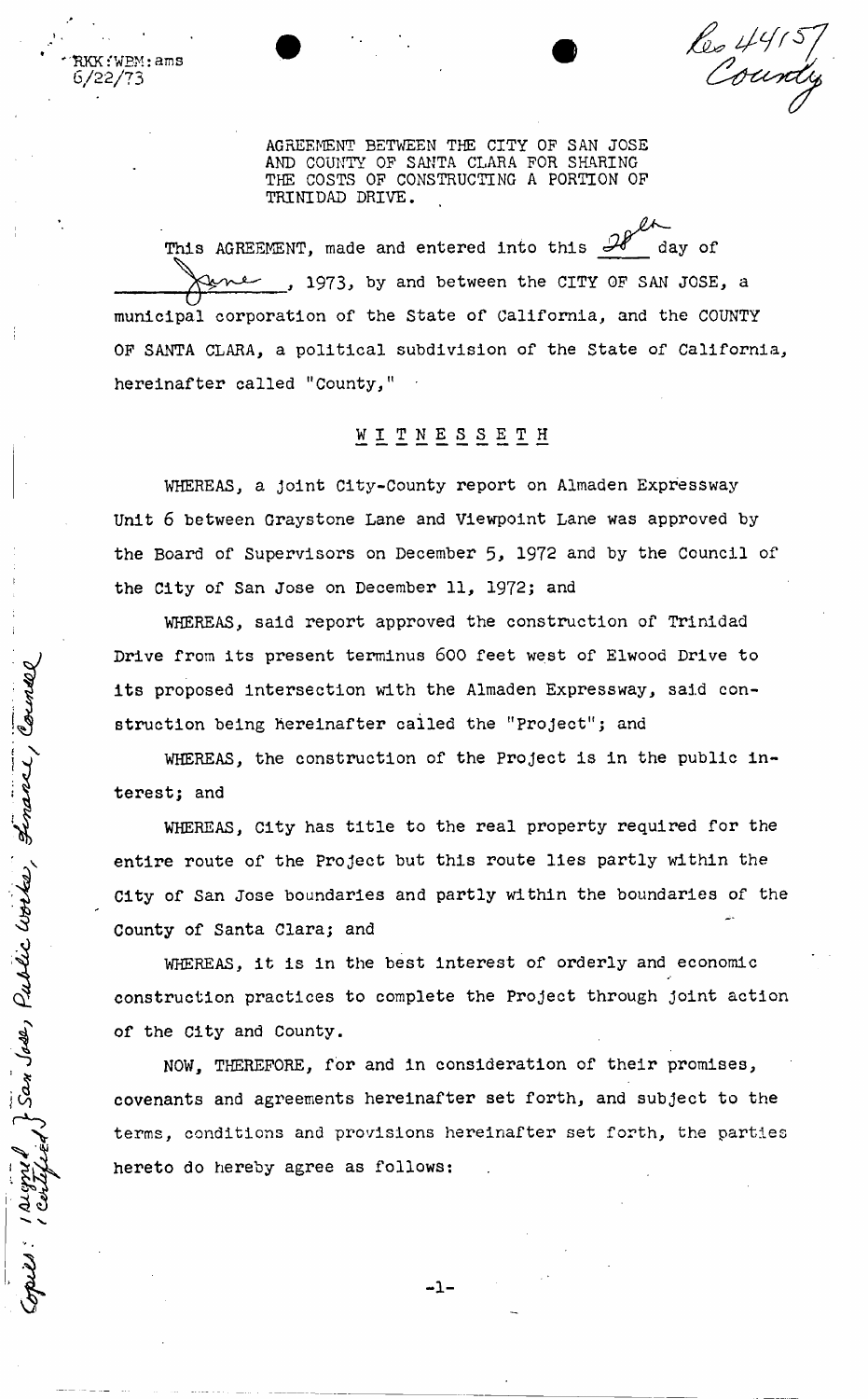1. Plans and Specifications. City shall prepare or cause to be prepared plans and specifications for said Project to the satisfaction of County, and shall submit said plans and specifications for County's approval.

2. If County approves the plans and specifications for Project, City shall advertise for bids for construction of the Project and, subject to and in accordance with applicable laws, shall award a contract or contracts for the construction of the project. City shall furnish all engineering and inspection services necessary for completion of Project according to said plans and specifications and shall cause the Project to be completed in accordance therewith.

3. Liability Insurance. City agrees to require any contractor engaged to perform said Project to take out and maintain in full force and effect during construction of said Project and until acceptance of said Project by City a policy of public liability and property damage insurance insuring City, its officers and employees, from and against any loss, cost or expense arising out of or in any way connected with the construction of said Project. The terms, provisions and conditions of such policy shall be those which the City normally requires in connection with the type of construction contemplated for said Project; provided, however, that City agrees to require such contractor to name County, its officers and employees, as co-insureds on such policy.

4. Sharing of Costs. County agrees to pay the sum of Twenty-two Thousand Dollars (\$22,000.00) as its share and in total for the construction of said Project, said share being half the cost of the Project and being based upon the fact that half the length and value of the Project will be within County's boundaries. This sum shall be forwarded to City within thirty (30) days after execution of this agreement.

5. Upon completion of the Project, City and County shall each own, maintain, and repair the portion of the Project contained within their respective boundaries.

 $-2-$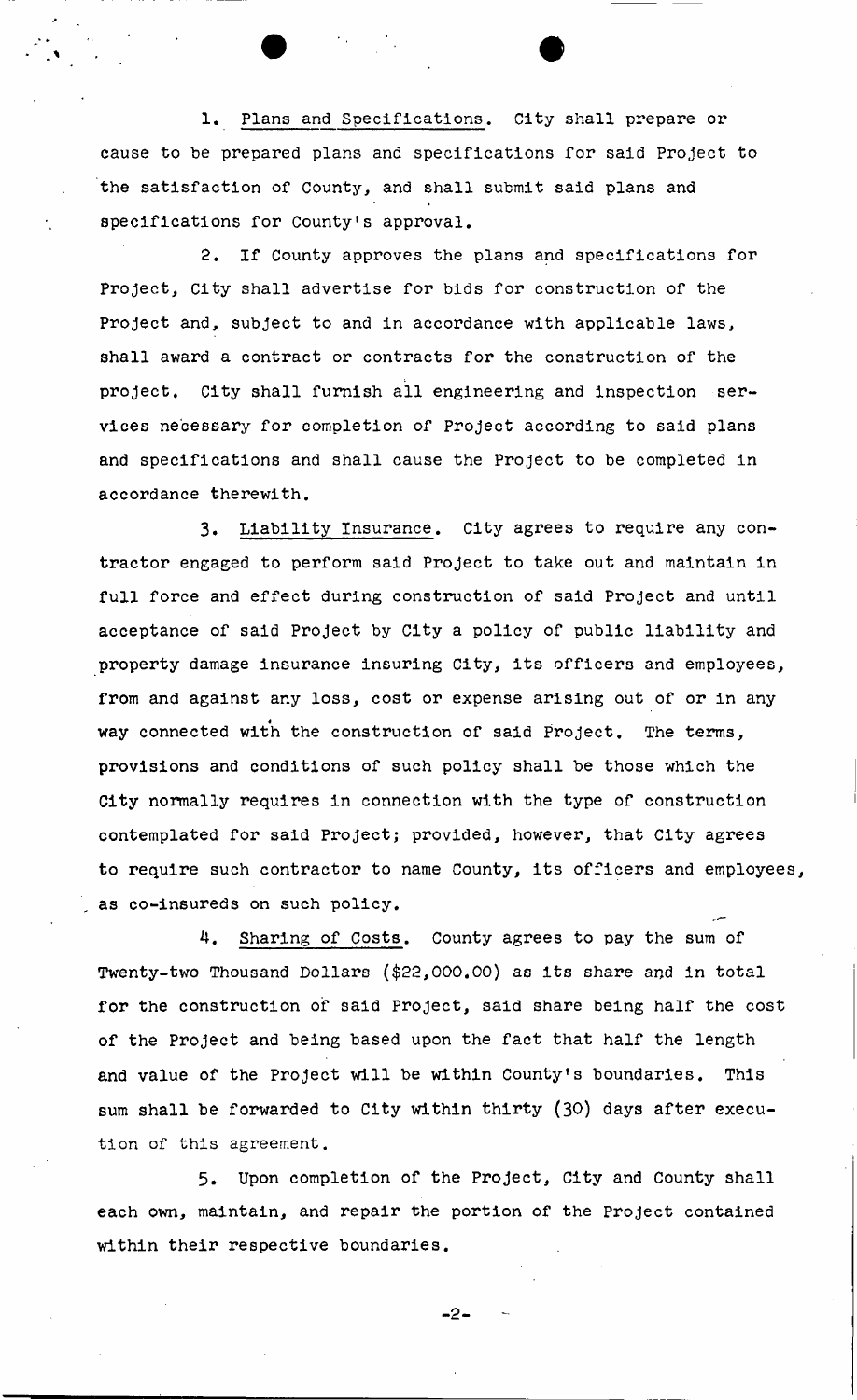**6. Termination, In the event construction of said project is not in progress prior to December 31> 1973, the terms of this agreement shall he void and City shall return County's share of costs.** 

**WITNESS THE EXECUTION HEREOF the day and year first hereinabove set forth.** 

**- 3 -**

APPROVED AS TO FORM:

ATTEST:

FRA^Ci-' l. -SEI**.MER**   $B_v$ . **City Clerk** 

4

APPROVED AS TO FORM:

**Assistant County counsel** 

ATTEST:

DONALD M. RAINS, Clerk<br>Board of Supervisors **JUN 26 1973** 

COUNTY OF SANTA CLARA, a political subdivision of the State of California

CITY OF SAN JOSE, a municipal

Mayor

"City"

corporation

 $By \bigcup$ 

**Chairman, Board or supervisors**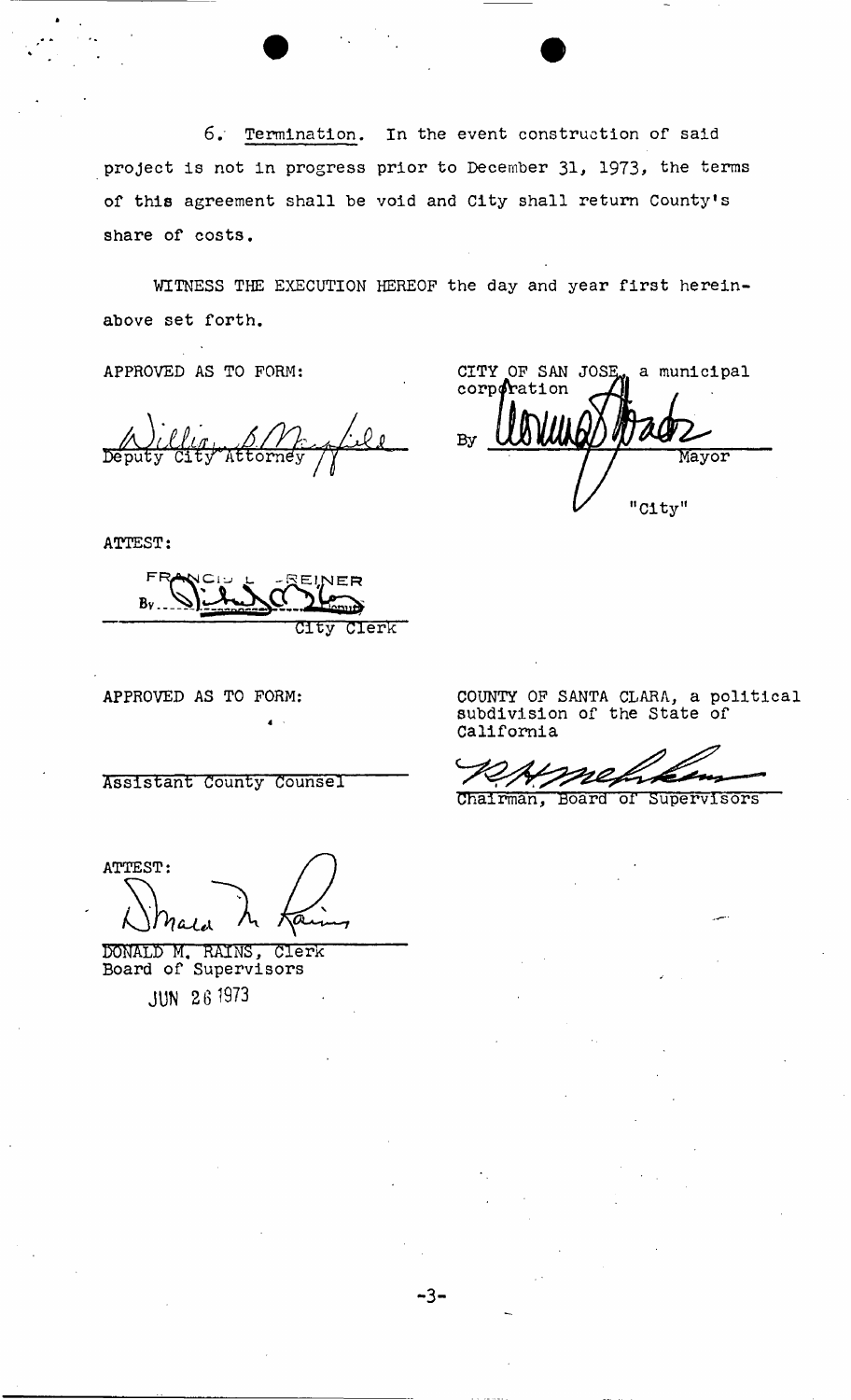**June 29, 1973** 

**City Clerk City of San Jose**  801 N. First Street **San Jose, California 95110** 

**Subject! Agreement with City of San Jose relating to the construction of a portion of Trinidad Drive.** 

 $\bullet$  •  $\bullet$  •  $\bullet$  •  $\bullet$ 

**Dear Sirs** 

 $\bullet$  at

 $\mathcal{L}^{\text{max}}$  and  $\mathcal{L}^{\text{max}}$ 

**Enclosed you will find a fully executed copy and one certified copy of the subject Agreement between the County of Santa Clara and the City of San Jose. The Board of Supervisors at its regularly scheduled meeting on June 26, 1973 approved this Agreement on behalf of the County.** 

**The enclosed copies are for your records.** 

**Very truly yours,** 

**BOARD OF SUPERVISORS Donald M. Rains, Clerk** 

Byi

**Deputy Clerk** 

**DMR/dgh** 

**Enclosures**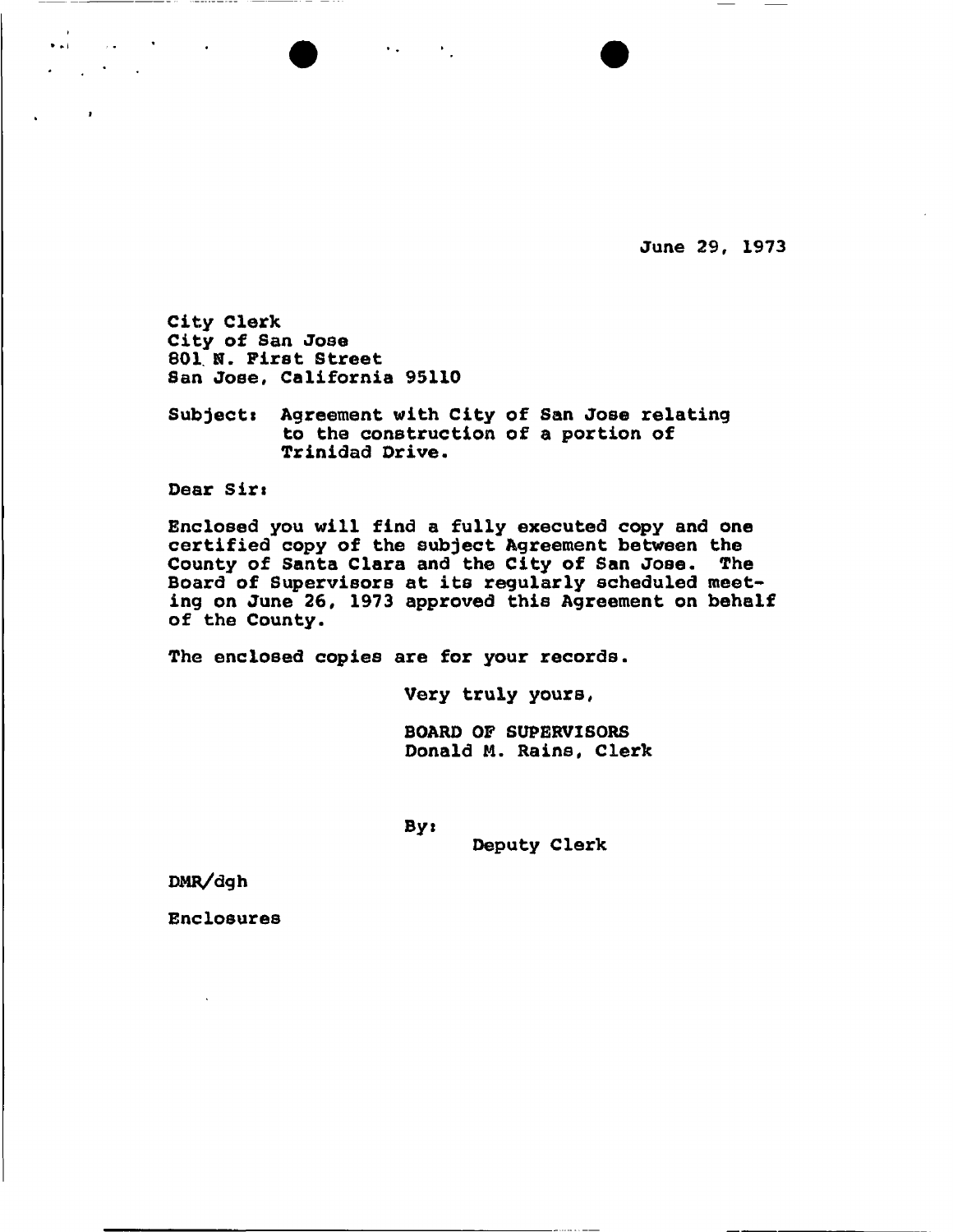

**BOARD OF SUPERVISORS** SANTA CLARA COUNTY

> Juno 29, 1973 DATE...

#### Agrectione

The following contract was awarded or change order was approved by the Board of Supervisors at a meeting held:

| June 26 19 73                                               |                            |  |  |  |  |  |  |
|-------------------------------------------------------------|----------------------------|--|--|--|--|--|--|
|                                                             |                            |  |  |  |  |  |  |
| Trinided Drive                                              |                            |  |  |  |  |  |  |
|                                                             | <b><i>Profit Angel</i></b> |  |  |  |  |  |  |
| Contractor City of Can Jose, 301 E. 102 St., San Jose 95110 |                            |  |  |  |  |  |  |
|                                                             |                            |  |  |  |  |  |  |
|                                                             |                            |  |  |  |  |  |  |

dina/dgh

Donald M. Caine Clerk of the Board

 $\log n$ 

.<br>Se

Ć

WHITE ----- CONTROLLER<br>CANARY -- FILE<br>PINK --- PUBLIC WORKS<br>GOLD.ROD PUBLIC WORKS  $93128$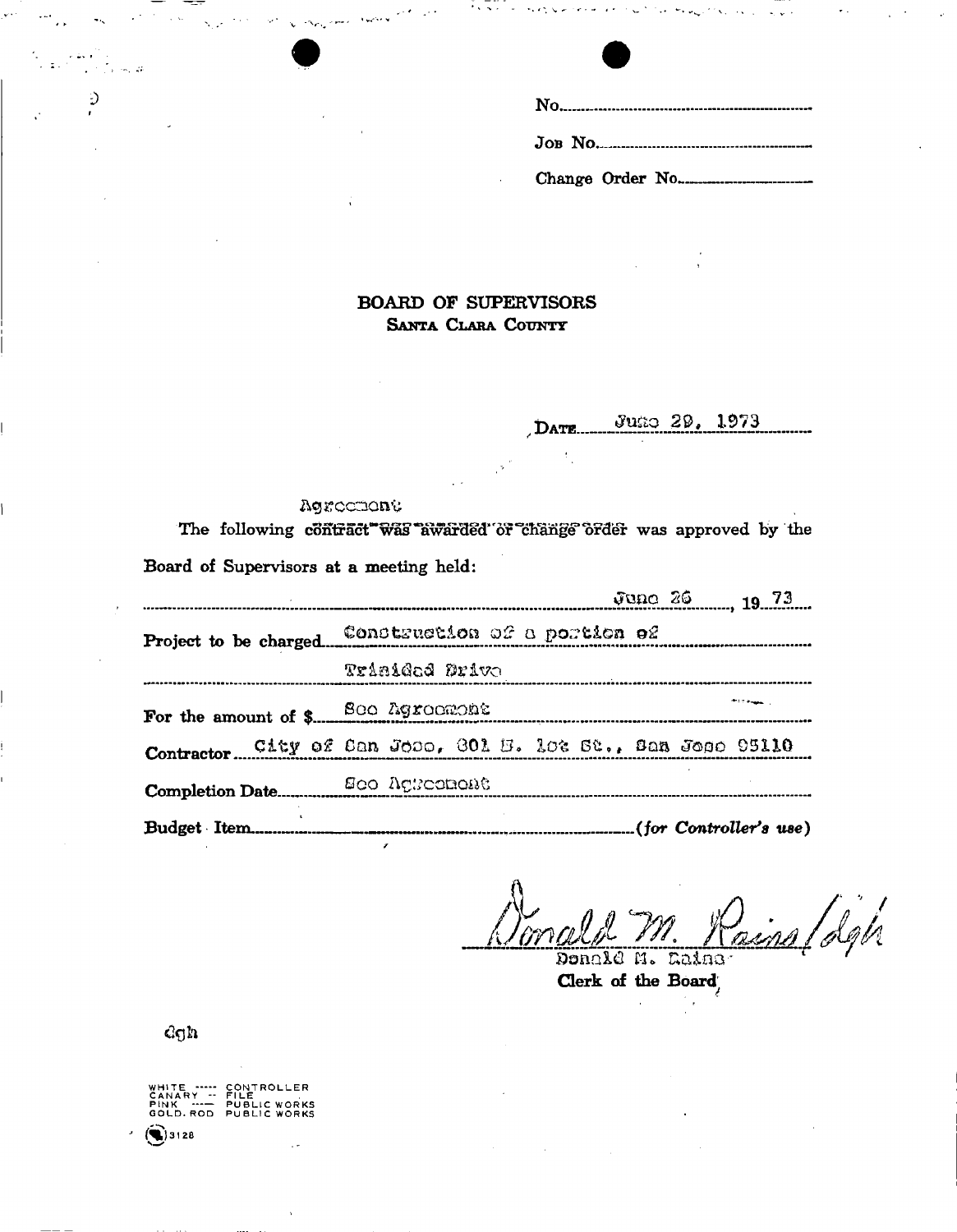# memorandum **and a structure of the structure of the structure of the structure of the structure of the structure**



**TO DONALD M. RAINS**  — Clerk, Board of Supervisors<br><sup>SUBJECT</sup> FROM **NORMAN E. MATTEONI**  Deputy County Counsel AGREEMENT BETWEEN SAN .TOST? &Mn rnnwrv **June 39, 1973 FOR COST SHARING OF CONSTRUCTION OF** 

w

**PORTION OF TRINIDAD DRIVE** 

**On June 26, 1973, the County executed an agreement (see Exhibit "A") regarding the above and forwarded it to City of San Jose. San Jose, in turn, had its City Attorney restate the agreement (see Exhibit "B"), executed the new document June 28, 1973, and sent it back to the County.** 

**I have examined the two documents and confirmed the factual statements contained in any wording change with Jess Torres of Public Works. I am satisfied that the new draft executed by the City says the same as the first draft. The difference lies in the City's employment of more words.** 

**Therefore, after discussion with Gary Voecks, it is proper to ask the Chairman to sign the second draft, on the basis of the motion granting him authorization on June 26, 1973.** 

 $\mathbb{Z}$ Warn

 $NEM$ **:** mo **cc: Doug Horn Jess Torres, Public Works**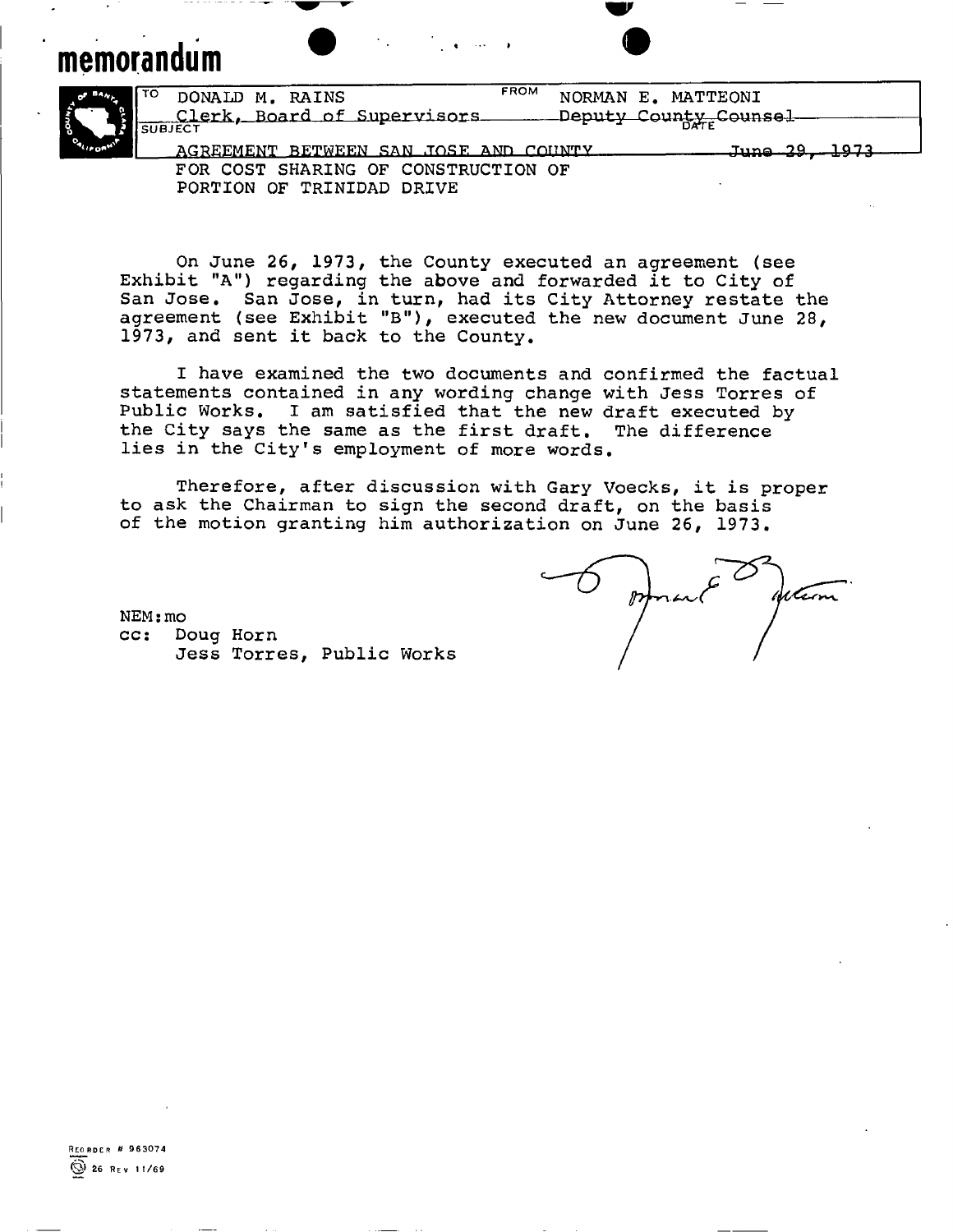#### AGREEMENT

This is an agreement between the County of Santa Clara hereinafter called "County" and the City.of San Jose hereinafter called "City".

WHEREAS, it is in the public interest that Trinidad Drive between Almaden Expressway westerly to 600 feet westerly of Elwood Road be constructed, which shall be hereinafter referred to as the "Project"; and

WHEREAS, a joint City-County report on Almaden Expressway Unit 6 between Grays tone Lane and Viewpoint Lane was approved by the Board of Supervisors on December 5, 1972 and by the Council of the City of San Jose on December 11, 1972; and

WHEREAS, the construction of the "Project" was part of the approved report; and

WHEREAS, it is in the best interest of orderly and economic construction practices to complete the "Project" through joint action of the City and County;

NOW, THEREFORE, for and in consideration of their promises, covenants and agreements hereinafter set forth, and subject to the terms, conditions and provisions hereinafter set forth, the parties hereto do hereby agree as follows:

- 1. Plans and Specifications: City shall prepare or cause to' be prepared plans and specifications for said Project and shall submit said plans and specifications for County <sup>1</sup>s approval.
- 2. Liability Insurance. City agrees to require any contractor engaged to perform said Project to take out and maintain in full force and effect during construction of said Project and until acceptance of said Project by City a policy of public liability and property damage insurance insuring City, its officers and employees, from and against any loss, cost or expense arising out of or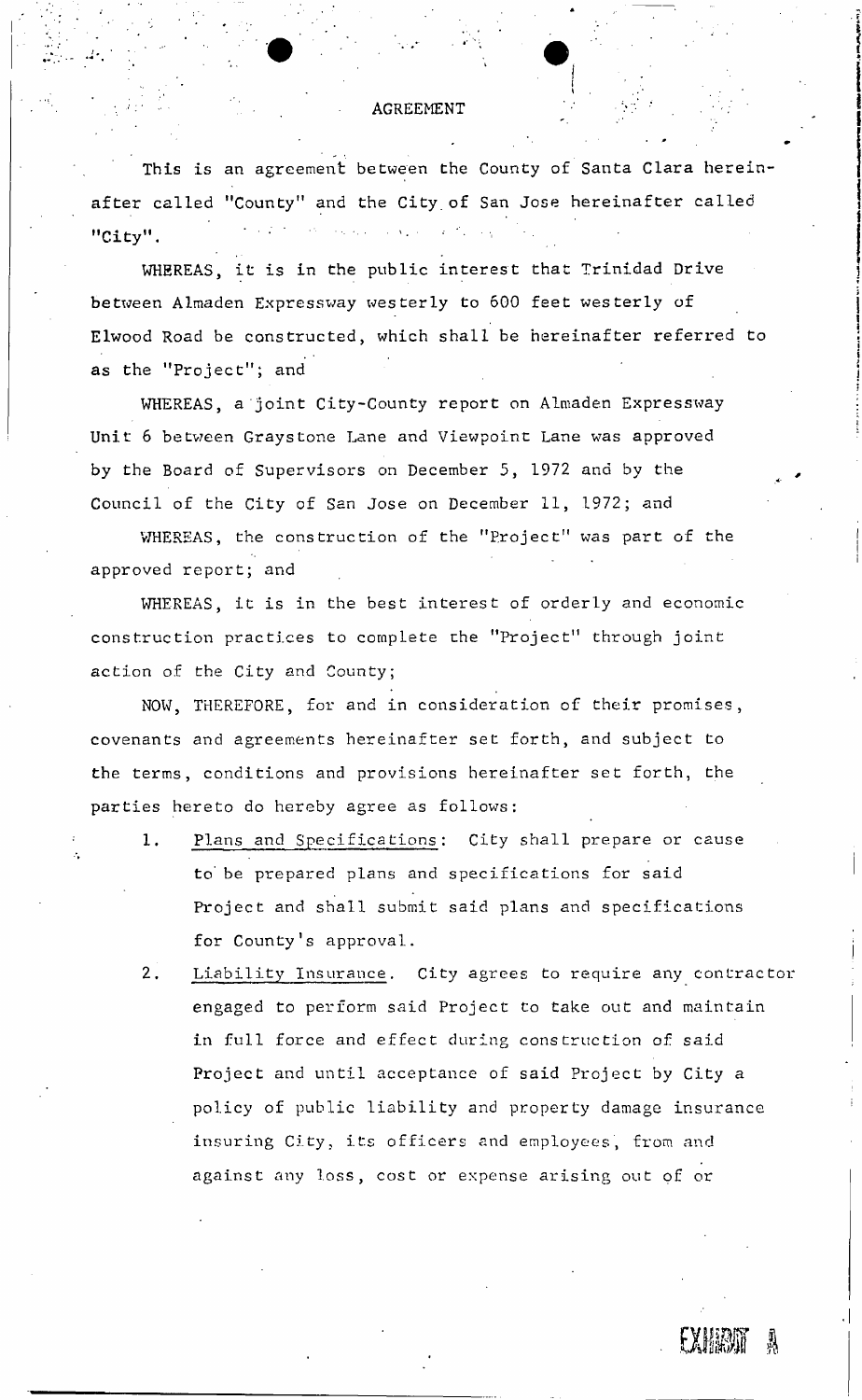in any way connected with the construction of said Project. The terms, provisions and conditions of such policy shall be those which the City normally requires inconnection with the type of construction contemplated for said Project; provided, however, that City agrees to an anal require such contractor to name County, its officers and employees, as co-insureds on suck policy.

 $-2-$ 

- 3. Sharing of costs. County agrees to pay the sum  $\angle$  as its share in total for the 22,000 construction of said Project. This sum shall be forwarded to City 30 days after execution of this agreement.
- . Termination. In the event construction of said project is.  $\cdot$  4. not in progress prior to December 31 1973 the terms of this agreement shall be void.

IN WITNESS WHEREOF, the Parties hereto have executed this agreement on

CITY OF SAN JOSE

ATTEST:

City Clerk

COUNTY OF SANTA CLARA

Chairman, Board of Supervisors

DONALD M. RAINS, Clerk<br>Board of Supervisors ATTEST:

 $\texttt{DATE:}$ 

APPROVED AS JQ FORM <u>Marcel Of Thompson</u>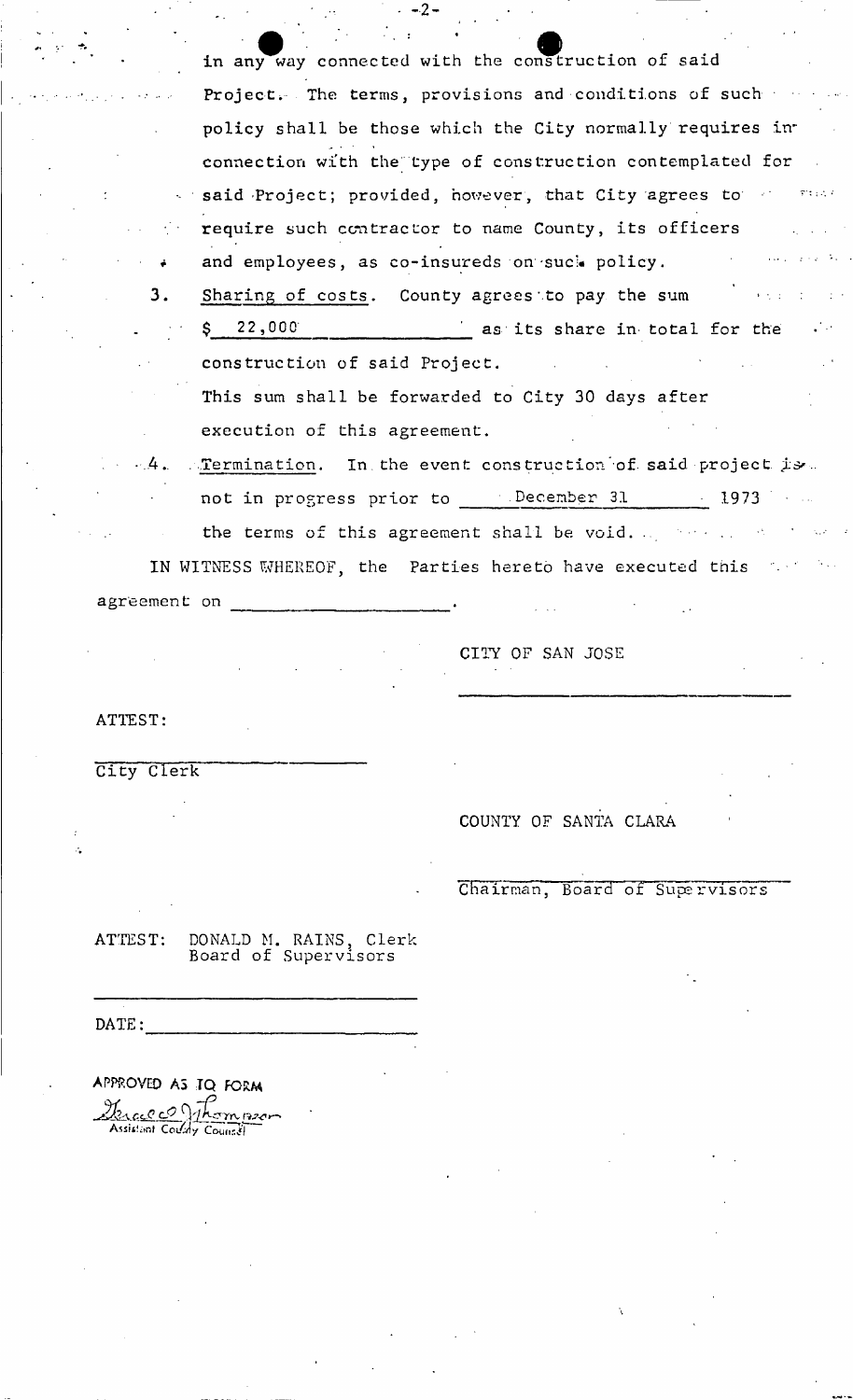$RKK: VPM:$  ams **S/22/73 -**

> AGREEMENT BETWEEN THE CITY OF SAN JOSE AND COUNTY OP SANTA CLARA FOR SHARING THE COSTS' OP CONSTRUCTING A PORTION OF TRINIDAD DRIVE.'

*fo & J't* 

This AGREEMENT, made and entered into this  $\mathcal{R}$  day of ( T V **, 1973, by and between the** CITY OP SAM JOSE, **a**   $\vec{v}$ municipal corporation of the State of California, and the COUNTY OF SANTA CLARA, a political subdivision of the State of California, hereinafter called "County,"

## WIT N E S S E T H

WHEREAS, a joint City-County report on Almaden Expressway Unit 6 between Grays tone Lane and Viewpoint Lane was approved by the Board of Supervisors on December 5, 1972 and by the Council of the City of San Jose on December 11, 1972; and

WHEREAS, said report approved the construction of Trinidad Drive from its present terminus 600 feet west of Elwood Drive to its proposed intersection with the Almaden Expressway, said construction being hereinafter called the "project"; and

WHEREAS, the construction of the Project is in the public interest; and

WHEREAS, City has title to the real property required for the entire route of the Project but this route lies partly within the City of San Jose boundaries and partly within the boundaries of the County of Santa Clara; and

WHEREAS, it is in the best interest of orderly and economic construction practiccs to complete the Project through joint action of the City and County,

NOW, THEREFORE, for and in consideration of their promises, covenants and agreements hereinafter set forth, and subject to the terms, conditions and provisions hereinafter set forth, the parties hereto do hereby agree as follows:

**- 1 -**

EXHIBIT*~J3-*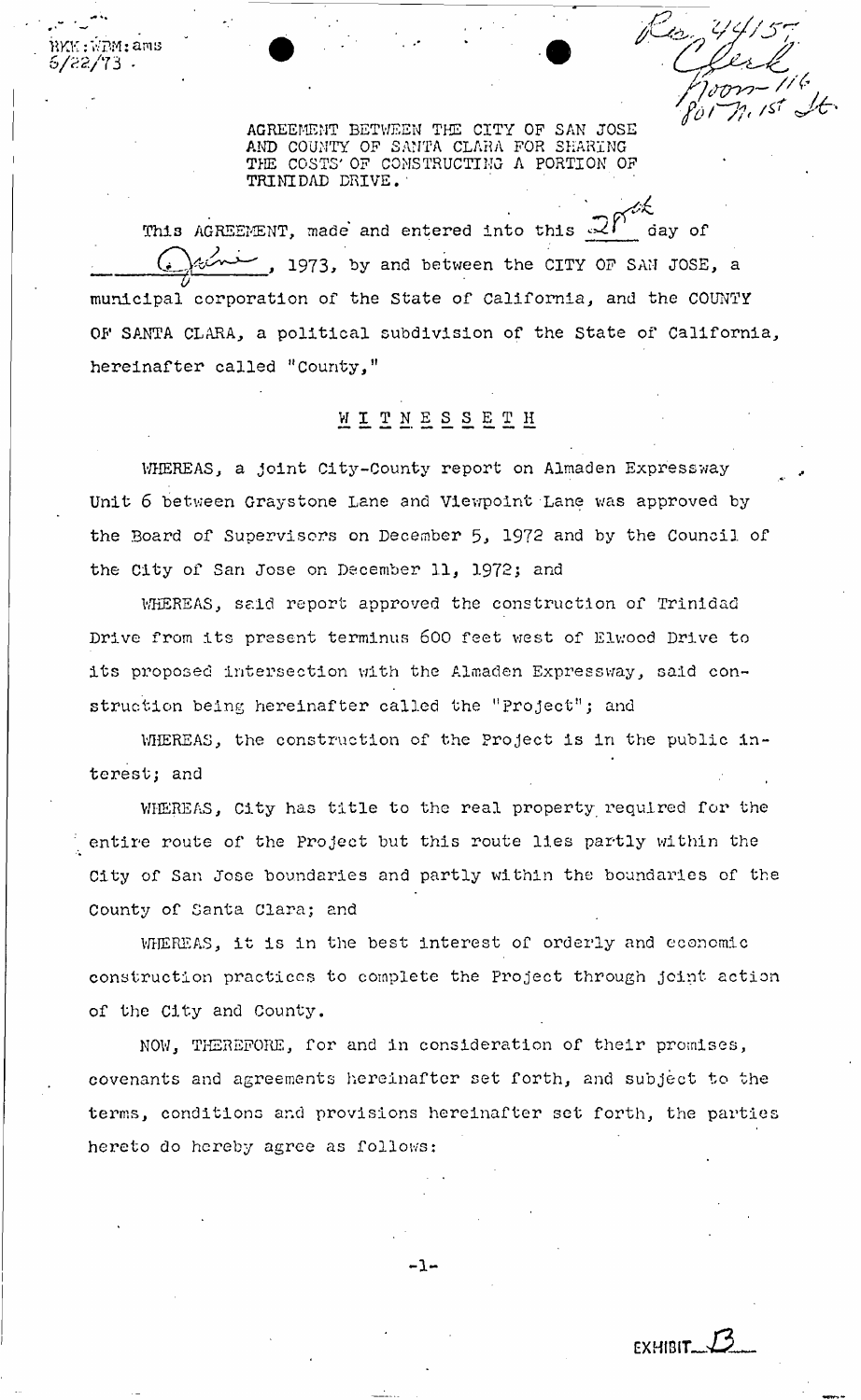1. Plans and Specifications. City shall prepare or cause to be prepared plans and specifications for said Project to the satisfaction of County, and 'shall submit said plans and specifications for County's approval.

2. If County approves the plans and specifications for *\**  Project, City shall advertise for bids for construction of the Project and, subject to and in accordance with applicable laws, shall award a contract or contracts for the construction of the project. City shall furnish all engineering and inspection services necessary for completion of Project according to said plans and specifications and shall cause the Project to be completed in  $\alpha$ 

3. Liability Insurance. City agrees to require any contractor engaged to perform said Project to take out and maintain in full force and effect during construction of said Project and until acceptance of said Project by City a policy of public liability and property damage insurance insuring City, its officers and employees, from and against any loss, cost or expense arising out of or in any way connected with the construction of said Project. The terms, provisions and conditions of such policy shall be those which the City normally requires in connection with the type of construction contemplated for said Project; provided, however, that City agrees to require such contractor to name County, its officers and employees, as co-insureds on such policy.

4. Sharing of Costs. County agrees to pay the sum of Twenty-two Thousand Dollars (\$22,000.00) as its share and in total for the construction of said Project, said share, being half the cost of the Project and being based upon the fact that half the length and value of the Project will be within County's boundaries. This sum shall be forwarded to City within thirty (30) days after execution of this agreement.

5. Upon completion of the Project, City and County shall each own, maintain, and repair the portion of the Project contained within their respective boundaries.

 $-2-$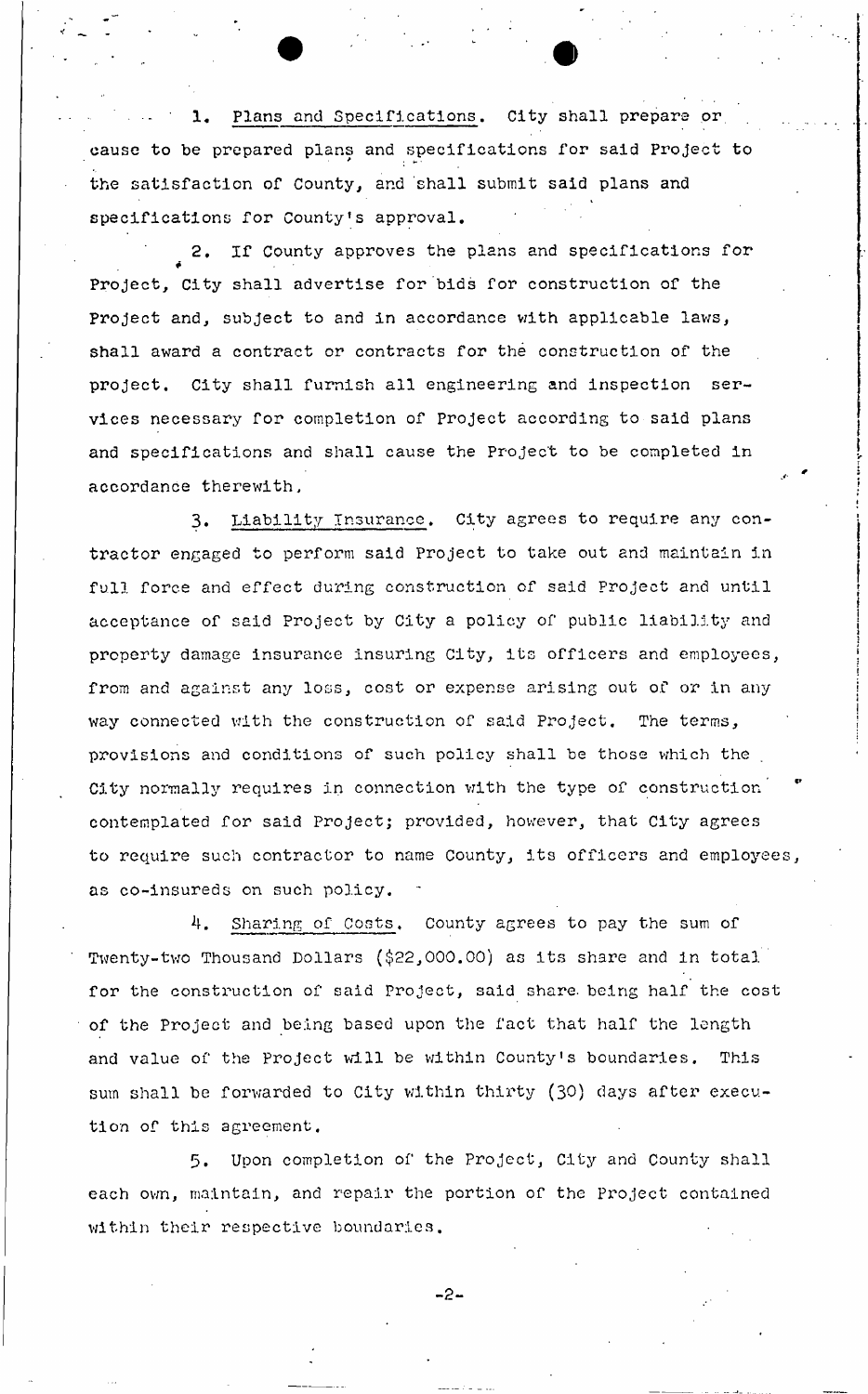6. Termination. In the event construction of said project is not in progress prior to December 31, 1973, the terms of this agreement shall be void and City shall return County's share of costs...

WITNESS THE EXECUTION HEREOF the day and year first hereinabove set forth.

APPROVED AS TO FORM:

*dluU^A*  Deputy Cit/ Attorney **£jl**  */I* 

ATTEST:

 $\overline{c}$  $\bar{\tau}$ y T $\bar{\tau}$ Terk $^-$ 

Assistant County CounseT

CITY OP SAN JOSE, a municipal  $\mathsf{corp}$  $\uparrow$ ration  $\land$ 

By **Billich My Johnson** "City"

APPROVED AS TO FORM: The COUNTY OF SANTA CLARA, a political subdivision of the State of California

### 'Chairman, Board of Supervisors

ATTEST:

DONALD M. RAINS, Clerk Board of Supervisors

**- 3 -**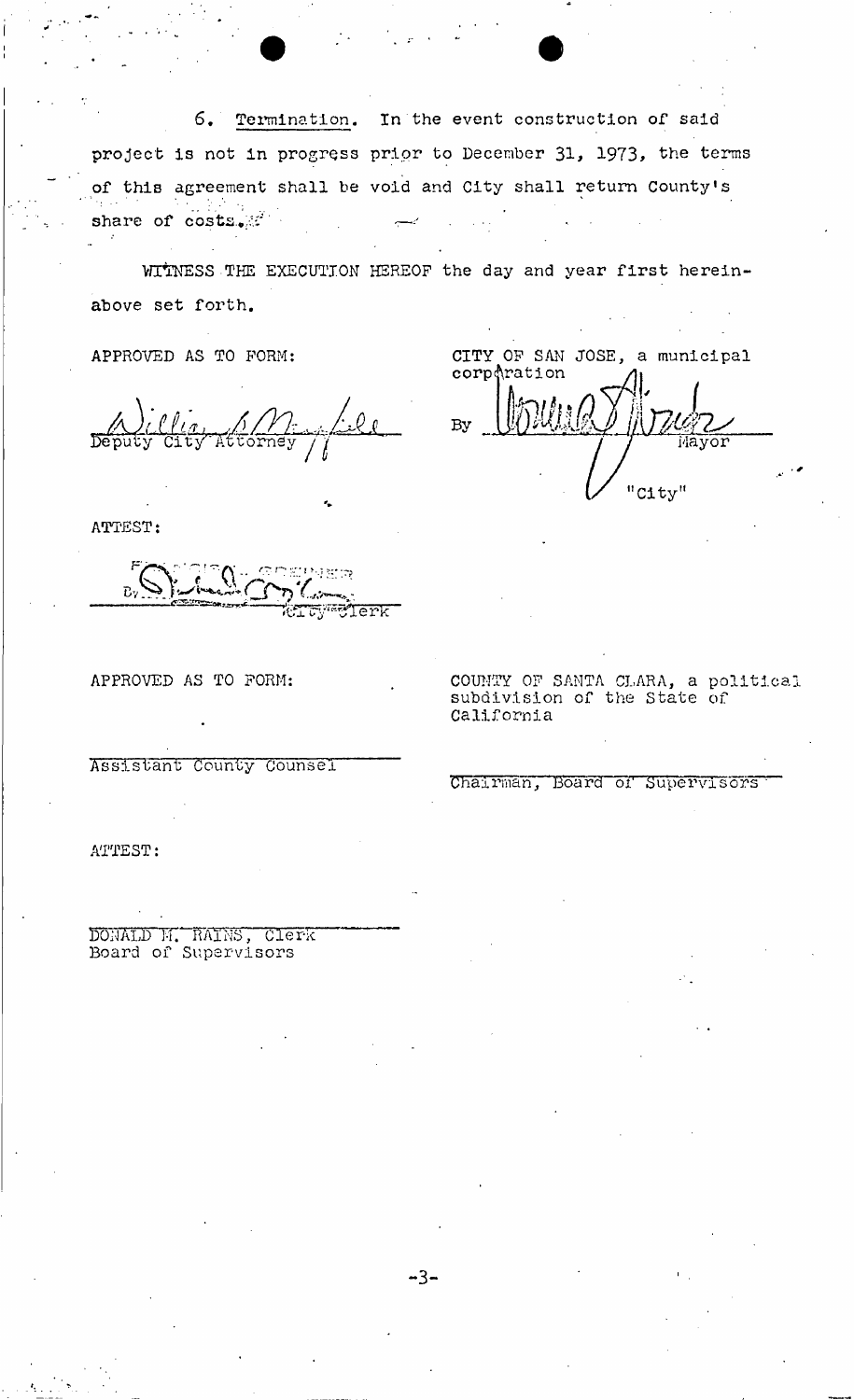|              | County of Santa Cla        | $\mathcal{A}^{\text{max}}_{\text{max}}$ , where $\mathcal{A}^{\text{max}}_{\text{max}}$                        | $\omega_{\rm m} = \omega_{\rm m}$ | <b>Department of Public Works</b><br>1555 Berger Drive<br>San Jose, California 95112                        |
|--------------|----------------------------|----------------------------------------------------------------------------------------------------------------|-----------------------------------|-------------------------------------------------------------------------------------------------------------|
| California   |                            | $\mathcal{L}^{\text{max}}$ , $\mathcal{L}^{\text{max}}$ , $\mathcal{L}^{\text{max}}$<br>TRANSMITTAL MEMORANDUM |                                   | S.D.                                                                                                        |
|              |                            | Page of                                                                                                        | DATE:                             | June 14, 1973                                                                                               |
| FOR:         |                            | BOARD OF SUPERVISORS AGENDA OF                                                                                 | June 26 ،                         | 1973.                                                                                                       |
| FROM:        |                            | MONTINI, PUBLIC WORKS, ENGINEERING                                                                             |                                   |                                                                                                             |
| TITLE:       | SAN JOSE RELATING<br>DRIVE | TO                                                                                                             |                                   | AGREEMENT BETWEEN THE COUNTY OF SANTA CLARA AND THE CITY OF<br>THE CONSTRUCTION OF A PORTION OF<br>TRINIDAD |
| DESCRIPTION: |                            |                                                                                                                |                                   |                                                                                                             |

This agreement provides for the sharing of costs for the construction of a missing link of Trinidad Drive, between Almaden Expressway and a location 600 feet westerly of Elwood Road.

The construction of this portion of-Trinidad Drive was included as item #1 in the joint City-County report on proposed road work in Almaden Valley on Almaden Expressway and vicinity. The report was approved by the Board of Supervisors on December 5, 1972 and by the San Jose City Council on December 11, 1972.

Construction of this missing link will provide needed traffic service to Almaden Expressway and Camden Avenue for those people living westerly of Almaden Expressway and southerly of Crown Blvd. The County's total share for the project is \$22,000.00.

Sufficient funds are available in the current Road Budget to do the project.

Approval is recommended.

After execution please send two (2) fully executed copies of the agreement to:

> City Clerk City of San Jose 801 North First Street<br>San Jose, California 95110 San Jose, California

LM:JYT:vlh

 $\ddot{\phi}$ 

attachments

| $\mathcal{L}^m$ | APPROVED:                | JAMES POTT        | HOWARD CAMPEN |                       |
|-----------------|--------------------------|-------------------|---------------|-----------------------|
|                 | AGENDA DATA:             | DATE:<br>ITEM NO: | BOARD ACTION: | $JUN$ 26 1973 $(X_2)$ |
|                 | $\left( 9, 755$ REV 2/73 |                   |               |                       |